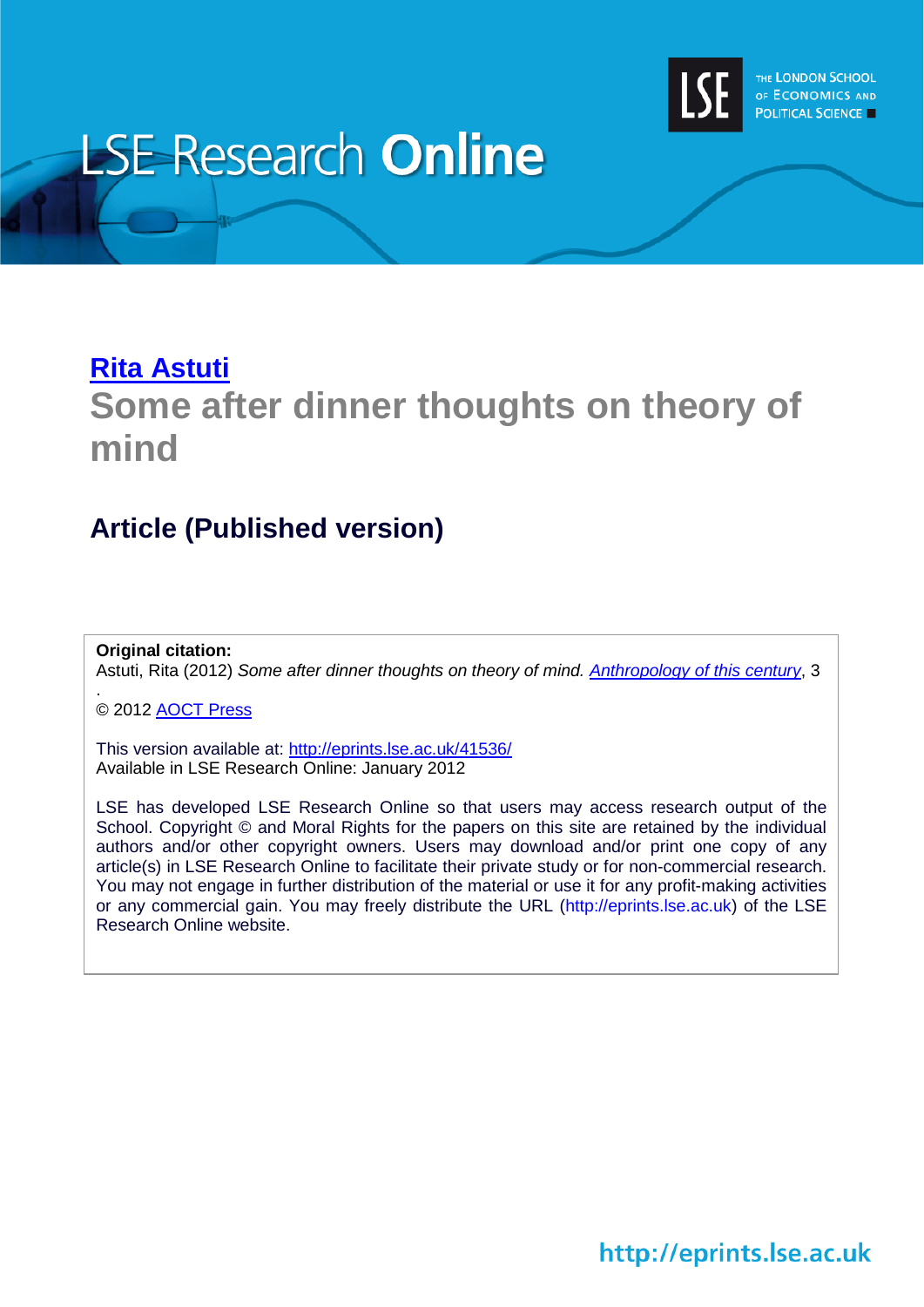## **SOME AFTER DINNER THOUGHTS ON THEORY OF MIND** [RITA ASTUTI](http://aotcpress.com/author/rita-astuti/)

[*Editor's note: This is, literally, the transcript of an after dinner talk given by Rita Astuti on the occasion of a conference held at Stanford University in September 2011. The conference, organised by Tanya Luhrmann, was entitled "Towards an anthropological Theory of Mind". For readers unfamiliar with the relevant debates in psychology and philosophy, it will help to know - at least roughly - what "Theory of Mind" refers to. To put it simply: "Theory of Mind" is the human ability to attribute mental states to oneself and to other people (this is one reason it has been called a* theory*: because it is about phenomena that are not directly observable). We use Theory of Mind to attribute knowledge and ignorance, emotions and thoughts, intentions and desire to others, and to predict and explain their behaviour (this is the second reason it has been called a* theory: *because it is used to make predictions). The awareness that other people may have false beliefs about the world has been regarded as the ultimate proof that one has Theory of Mind. Whether this awareness is something we are born with or something that emerges in the course of cognitive development is a hotly debated issue. In the literature, Theory of Mind is often abbreviated as ToM.*]

The only other time I've been at a conference with a scheduled after dinner talk was a few years ago at Trinity College, Cambridge. The conference was on belief, and it had been funded by the Perrott-Warrick Fund, a Fund set up in the 1930s to scientifically prove the existence of the paranormal and the afterlife.

Although this unusual source of funding did not appear to affect the proceedings during the day, by the time darkness fell magic was allowed to take over. At dinner, we were treated to a magic show, delivered by a professional magician who was also a professionally trained psychologist. He first enchanted us with his tricks, and then revealed the psychological principles underlying them – basically, he made us aware of how he had manipulated our minds to make the magic work.



For example, he performed a simple – and yet so seductive – disappearing trick, and we all fell for it. Then he explained that, apart from the undeniable dexterity of his fingers, the magic worked because of our – the audience's – mind reading abilities.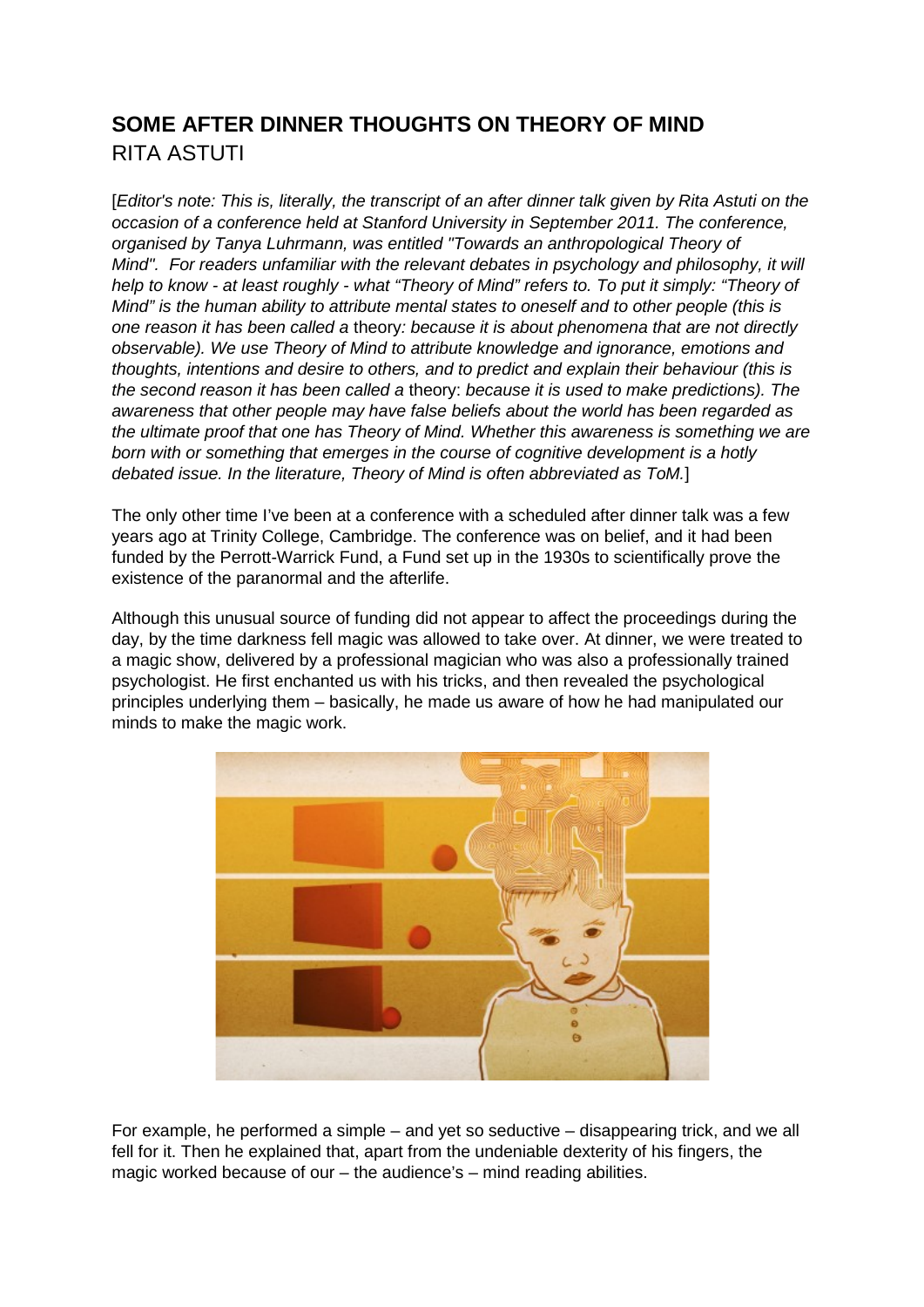He counted on the fact that if he intently looked OVER HERE, at his left hand, the audience would FOLLOW HIS GAZE and concentrate on what he was looking at. And while we were focusing on his left hand, the real trick was happening OVER THERE, in his right hand – but nobody noticed.

Of course, the reason I'm telling you this story – which I chose to do before realizing that Graham Jones was going to be here<sup>[[1](http://aotcpress.com/articles/dinner-thoughts-theory-mind/#dinner-thoughts-theory-mind-n-1)]</sup> – is that gaze following is one of the basic components of our mind reading abilities: a building block of Theory of Mind, the topic of *this* conference.

You follow my gaze because you want to know what I'm seeing (you know that looking is seeing) and what state of knowledge or ignorance I'm in (you know that seeing is knowing).

By following each other's gaze, we can coordinate our focus of attention (we can both see and know the same thing) and monitor whether we are paying attention to each other – for example, monitoring where you are looking at is a pretty good way of finding out whether you are following what I'm saying or whether you are bored or distracted; although of course, like the magician, you can easily deceive me by pretending to focus your attention on me while thinking about something else…

In saying all of this, I might be taking a big gamble – I'm assuming that you have a mind! This assumption, and what follows from it – that you have knowledge, desires, intentions, emotions, beliefs and that it is your knowledge, desires, intentions, emotions and beliefs that explain your actions or lack thereof – is what Theory of Mind is all about.

In essence, having a Theory of Mind amounts to having a non-behaviourist way of looking at the world.

When you see someone running, you don't just see a physical body in acceleration – you see the intention or the desire to catch the bus or win a medal; when you see a hand reaching for an object, you don't just see a trajectory through space – you see the goal of getting that object; and so on.

Having a Theory of Mind, in other words, means having the capacity to go beyond the surface, beyond the behaviour and the actions to the intentions, the desires, the beliefs that motivate them. From this "deeper" perspective, the world is not just made up of arms, legs and eyes that move in a coordinated fashion; the world is also made up of a host of mental states – your own and those of others – that direct and animate what those arms, legs and eyes do.

Now, as I understand it, the broad aim of this conference is to find ways of establishing whether there is any foundation to what Tanya Luhrmann has referred to as the "anthropological suspicion" that there are significant cross-cultural variations in ToM.

Before we set out to work on this task, bringing together our expertise as anthropologists, linguists, and psychologists, I want to explore what I take to be two very crucial evidential questions.

The first one is: what can count as evidence that others have Theory of Mind – that they understand other people in terms of their mental states?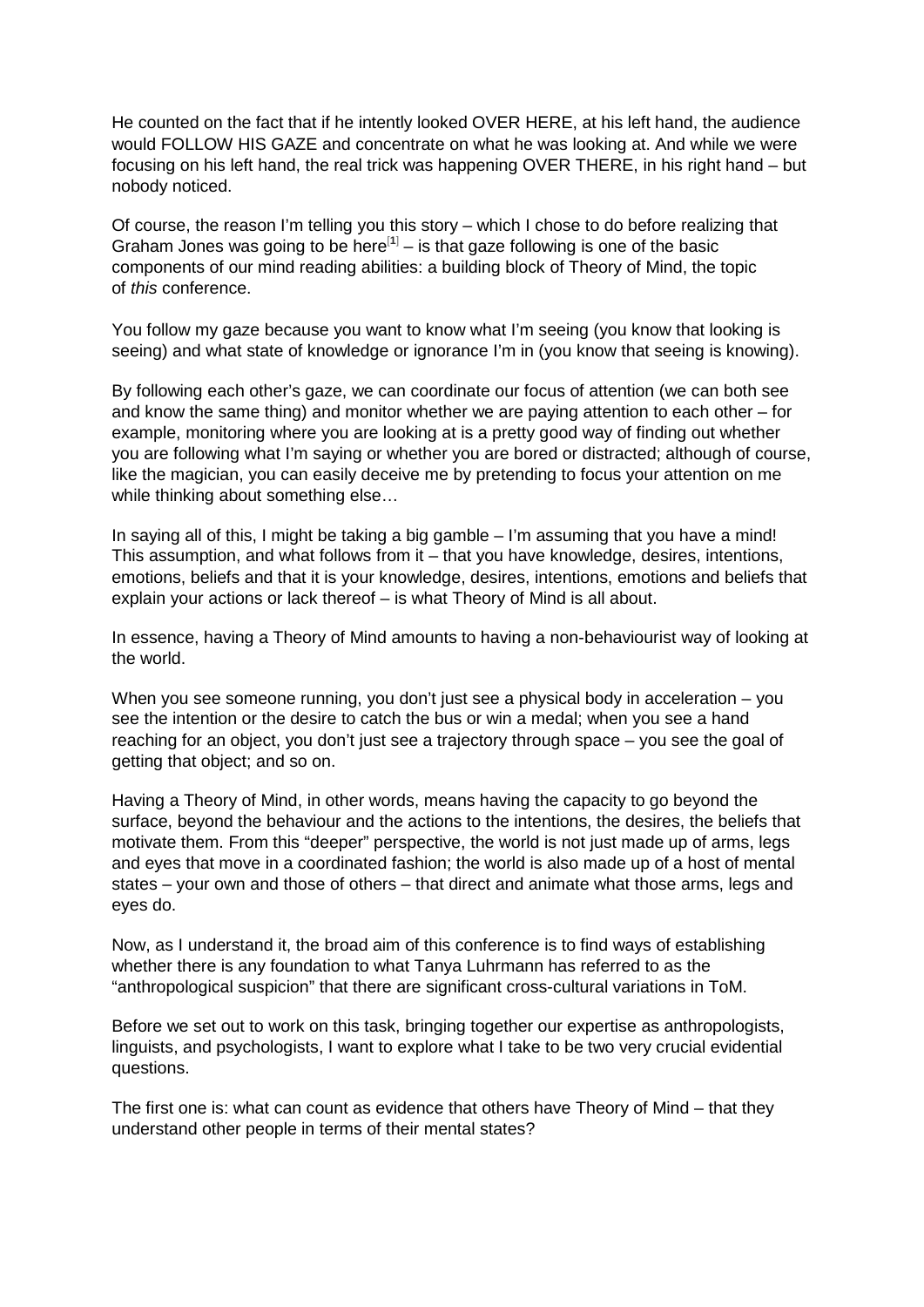And the second one is: what can count as evidence that there are cross-cultural variations in Theory of Mind?

The two questions are obviously linked, but let me take them in turn.

The first question raises at least two tricky evidential problems:

One is that agents can behave *as if* they have a ToM, while in fact all they need is an understanding of the regularity of certain patterned behaviours. For example, the fact that I can predict that someone who is stretching her arm towards an object has the goal of retrieving it, can be explained by the fact that I have seen many times that people who stretch their arms towards an object, complete their action by grasping and retrieving that object; I can predict what the person will do next and I might even help them complete the sequence, without imputing any goals at all.

This has been, and continues to be, a thorny issue in the quest to determine whether chimpanzees have a ToM – as in the famous 1987 Premack and Woodruff paper which launched the research on ToM.

Those who are sceptical, most notably Povinelli and his colleagues (Povinelli & Vonk 2003; Povinelli 2004), argue that all the attempts that have been made to show that chimpanzees attribute mental states to others – either humans or conspecifics – can be interpreted more parsimoniously in terms of their sophisticated understanding of the rules that govern behaviour. On this view, chimps are smart but are not mentalizers (and indeed, Povinelli accuses those who say that chimpanzees have a ToM of anthropocentricism – we are so dependent on our ToM to understand action and behaviour that we can't help but see it in the actions of creatures that don't have it).

At the methodological level, this scepticism explains why experiments that aim to establish the existence of ToM, whether in human infants or chimpanzees, try to come up with entirely novel situations whose solution could not have been predicted from experience, but which depend on novel inferences that can only be made on the basis of the attribution of mental states.

The second methodological problem in assessing the existence of ToM competence has to do with whether the various diagnostic tasks designed to reveal it really require the reading of the mind of the other. As pointed out when Premack and Woodruff claimed that their chimp Sarah had a ToM because she seemed able to predict what a human actor would do next in order to achieve his goal, all that Sarah needed in order to succeed was 1) to be very smart, which she clearly was, and 2) to imagine what *she* would do if she were in that sequence of events. Again, she could have solved the task without ever imputing a goal to the mind of another actor.

This problem, of course, is at the origin of the false belief task (Dennett 1987; Winner & Perner 1983), which has come to dominate the research in ToM. As you all know, the task is designed to find out whether a child is able to predict the behaviour of another person based on what that other person believes, which happens to be different from what the child believes and knows to be the case. Thus, to succeed in this task, you truly have to enter the mind of the other and understand that other people can have mental states different from your own *and* that they can have false beliefs, i.e. that they can fail to see how the world really is. The point of the task is that it requires what Paul Harris (n.d.) calls a "selfabnegating prediction."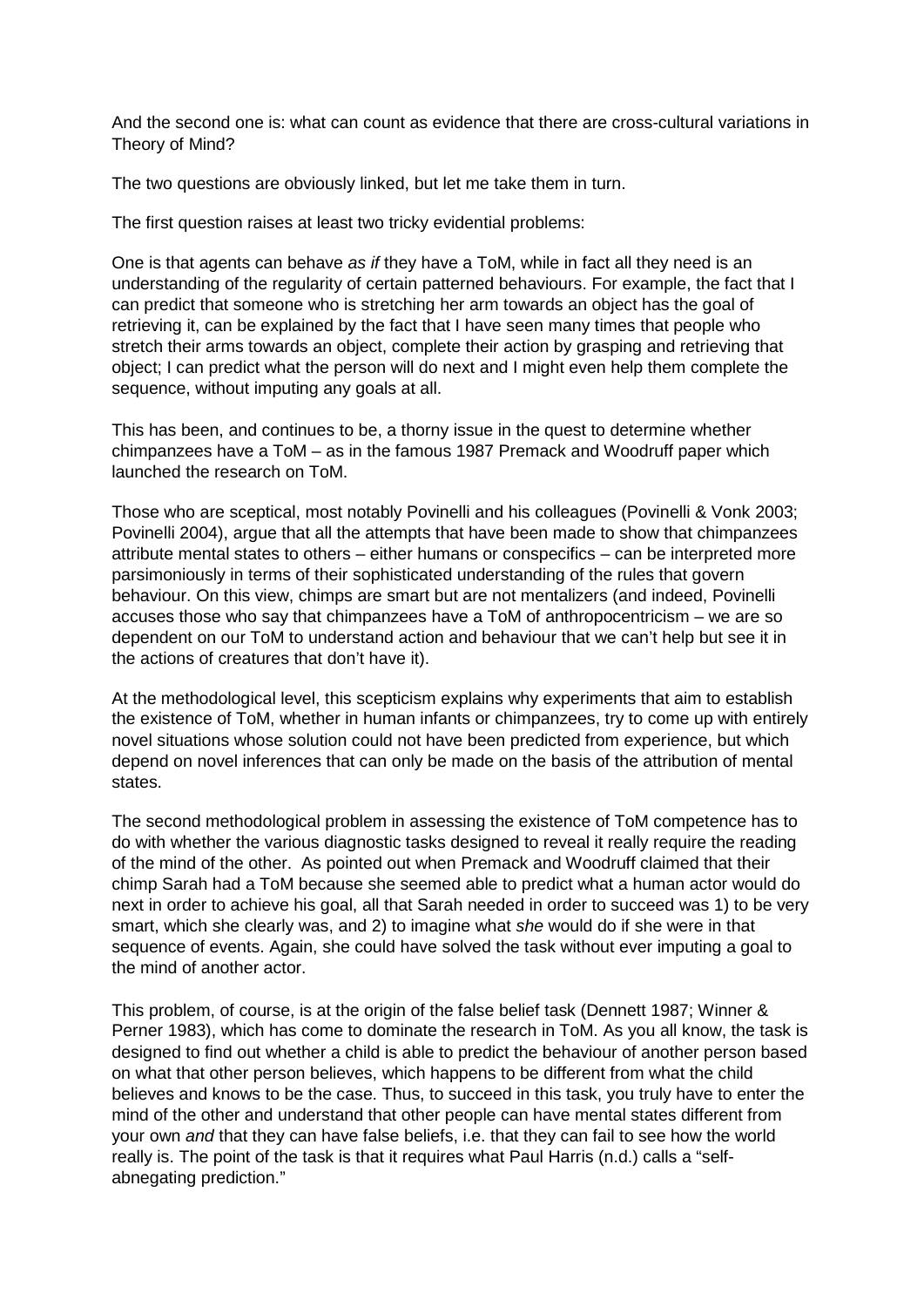I'm sure that in the next couple of days we will have many opportunities to come back to the false belief task and to the exciting new findings that have emerged in the past few years in relation to it (e.g., Baillargeon et al. 2010; Onishi & Baillargeon 2005; Southgate et al. 2007; Surian et al. 2007) but for the moment all I want to stress is the great care taken by those that attribute ToM to children or chimpanzees – the evidential tests are extremely stringent, as researchers are well aware that it is far too easy to over-interpret the evidence and overattribute mind-reading abilities to others.

What then of the evidence used to assess whether there are cross-cultural variations in ToM?

Angeline Lillard, herself a developmental psychologist, has argued that there are significant variations by making extensive use of the anthropological literature on the way people talk about minds, persons, emotions, and so on (Lillard 1998). Here's one notable response she got from Scholl and Leslie – supporters of the view that ToM is grounded in a cognitive module that develops along universal lines:

The cross-cultural differences catalogued by Lillard explicitly include differences in religious beliefs, and beliefs in phenomena such as witchcraft, magic and karma. As such, her view of cross-cultural ToM differences pertains only to *the inessential fluorescence of mature ToM competence*, rather than to *its essential character in early acquisition*… in general, Lillard seems to be looking at differences in *specific beliefs*, rather than at *the concept of belief*… even specific beliefs *about* the concept of belief are not necessarily relevant: the concept of belief could be universally grounded in a module [as Scholl & Leslie argue] even though most cultures do not recognize the "modular" account in their own folk psychology! (Scholl & Leslie 1999: 137)

Think of the following analogy. People might have all sorts of different theories about the way their vision works – e.g. they might have an emission theory of vision, as apparently 50% of US college students have. But whatever theory they have, it is unlikely to make a difference to the way their retina works, to what they see and what they don't. By analogy, this is what School and Leslie argue is the case with Theory of Mind: whatever explicit folk theory about the mind people have, it is going to make no difference to their mind-reading abilities.

I hasten to say that I don't find this position entirely plausible, at least in its extreme form, but I think that it is useful to keep Scholl and Leslie's criticism in mind when working towards the aim of this conference. Like those who work with young infants and chimpanzees, we need to be very careful in considering (and hopefully agreeing) on *the kind of evidence that would count as evidence* for the fact that, to paraphrase Tanya Luhrmann once again, crosscultural variations in the ways people imagine the mind have consequences for mental experience.

To use one of Lillard's examples, does the fact that people explain the behaviours of others by invoking witchcraft or astrology count as evidence that they have a different Theory of Mind? Or does the fact that people have a concept of mind that diminishes what happens inside individual minds and emphasizes instead what happens between minds count as evidence that they have a different Theory of Mind?

To begin to approach these kinds of questions, we might need to start by acknowledging that, in fact, Lillard, on the one hand, and Scholl and Leslie on the other, are really talking about different things, or rather, about different levels of the same thing – one is the level of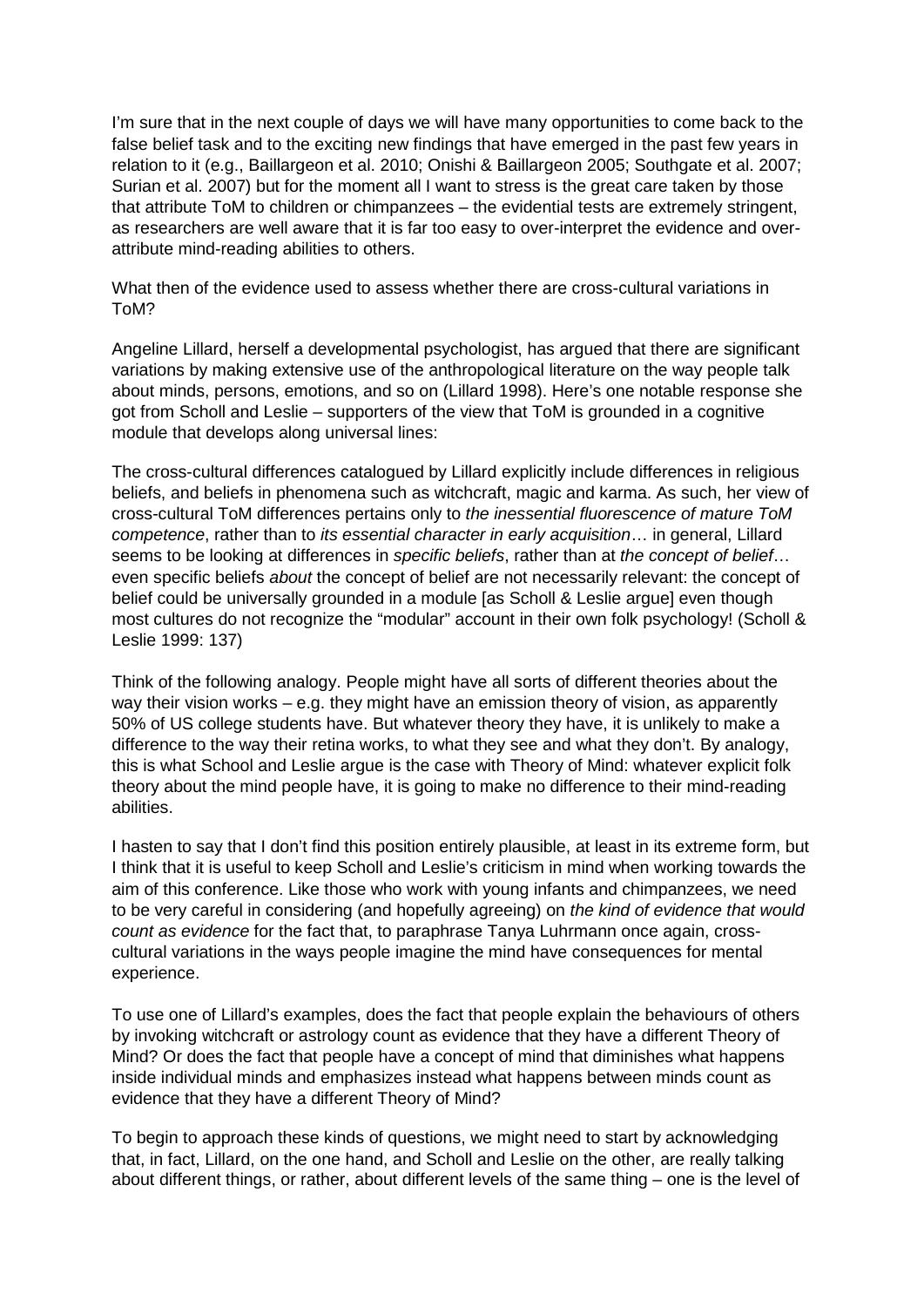conscious reflection about the mind, what we might call *Explicit Theories* of Theory of Mind, and the other is the level of mindreading that happens largely outside conscious reflection and probably conscious control. Ethnographic methods are of course well suited to record the former, while experimental methods are best suited to tap into the latter. Questions about the way these two levels may be linked to each other (and it seems, prima facie, sensible to expect that they must be linked somehow) and questions about how they might influence each other (again, it seems sensible to expect that they must do somehow) can only be asked if we recognize that what people say about the mind, as a result of personal and culturally mediated reflection, is not the same kind of phenomenon as what people do when, largely automatically and unconsciously, they follow somebody's gaze, they infer intentions or beliefs to predict what some one will do next, and so on.

To illustrate this point, let me tell you about an experiment, which is part of a series of studies, designed at the Department of Cognitive Science at the Central European University in Budapest, which have come to be known as the SMURF studies (Kovács et al. 2010)

The experiment asks participants, recruited in Trieste, Italy, to watch one of four different versions of a movie which involves a ball that first rolls behind a screen and then either stays there or rolls away out of sight. Participants are told that at the end of the movie, the screen will be removed and that if they see the ball after this happens, they have to press a button as fast as they can.

This sounds like a daft reaction task, were it not for the surreptitious role played by a Smurf, in all its blue glory! The Smurf is just a bystander who comes on the scene at the start of each movie. From where it stands, on the side of the screen, the Smurf has the same visual access to the ball as the participants who are watching and reacting to the film. Except that, in all four versions of the movie, but at different moments in the sequence of events, the Smurf leaves and then re-enters the scene.

Now, the point of the experiment is to manipulate the expectation that you – the participant – have formed about the location of the ball and the expectation of the Smurf who, because of its exits from the scene, does not always share the same expectation as you.

Thus, when the screen is removed and, in half of the trials, the ball is there to be detected – only these are test trials, since reaction times can only be measured when the ball is behind the screen – you and the Smurf can both be "right" in your expectation that the ball is behind the screen, or you can both be "wrong" (neither of you expecting the ball to be there), or one of you can be "right" and the other one "wrong" (where "right" and "wrong" are measured against the test trials' actual outcome).

So, this is how it works:

FILM 1

The Smurf enters

The ball rolls behind the screen

The Smurf leaves – nothing happens

The Smurf returns

In this case, both you and the Smurf rightly expect that the ball is behind the screen;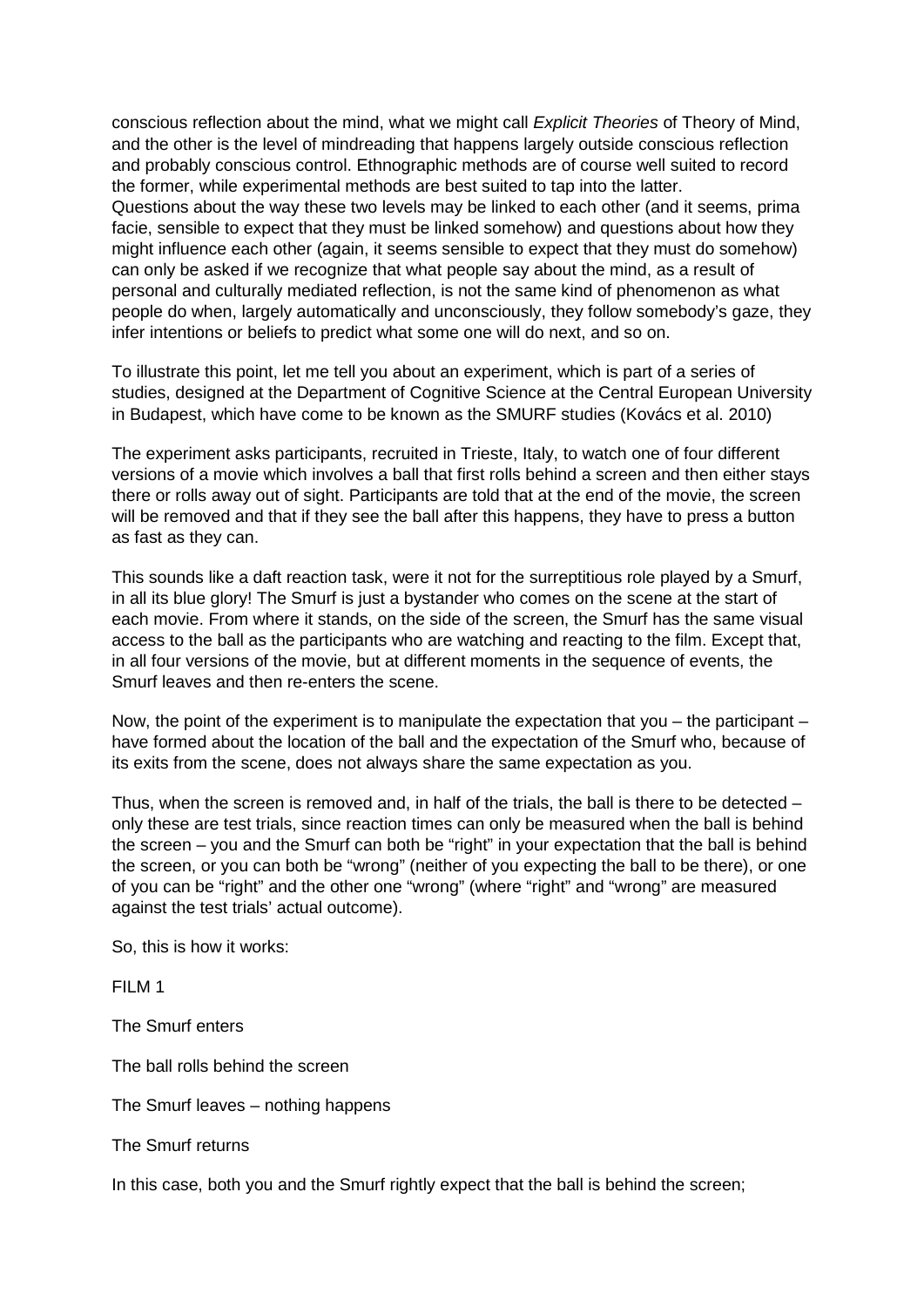#### FILM 2

The Smurf enters

The ball rolls behind the screen

The ball rolls away

The Smurf leaves – nothing happens

The Smurf returns

In this case, both you and the Smurf wrongly expect that the ball is not behind the screen;

FILM 3

The Smurf enters

The ball rolls behind the screen

The Smurf leaves – balls rolls away

The Smurf returns

In this case, the Smurf rightly expects that the ball is behind the screen, while you wrongly expect that it is not;

FILM 4

The Smurf enters

The ball rolls behind the screen

The ball rolls away

The Smurf leaves – balls returns

The Smurf returns

In this case, you rightly expect that the ball is behind the screen, while the Smurf wrongly expects that it is not.

Because of these manipulations, the question that this cleverly designed study allows us to ask is whether the expectation of the Smurf makes any difference to the reaction time of the participants.

Note that the participants were never told anything about the Smurf, they were not instructed to pay attention to its presence, its movements or its expectations about the presence of the ball, and indeed the Smurf's expectations are totally irrelevant to the participants' perceptual task of detecting the presence of the tennis ball.

And yet, what the reaction times show is that, irrelevant as it may be, participants automatically and unconsciously represented to themselves and were affected by where *the Smurf* expected the ball to be.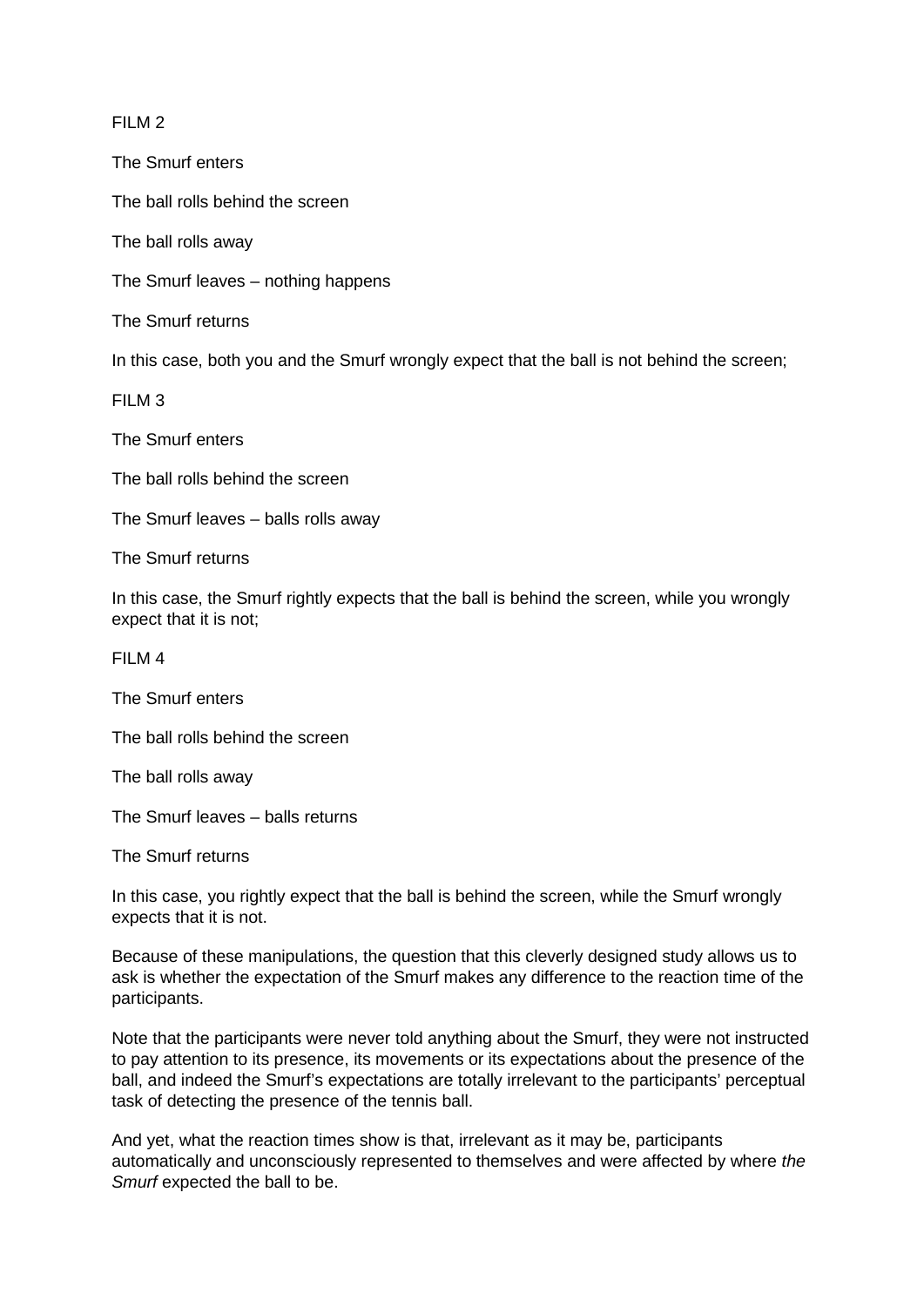Compared to the baseline reaction time – when both the participants and the Smurf had the same incorrect expectation that the ball was *not* behind the screen and were thus at their slowest in detecting the ball – the results indicate that:

- Unsurprisingly, participants were faster than in the baseline when both they and the Smurf correctly expected the ball to be behind the screen;
- That, reassuringly, participants were faster than in the baseline when they correctly expected the ball to be behind the screen and the Smurf didn't – the Smurf's incorrect expectation did not affect them;
- And that, somewhat astonishingly, participants were faster when*they* did not expect the ball to be behind the screen but the Smurf did!

In other words, participants computed the Smurf's expectation – that the ball is behind the screen – and this influenced their behaviour even though it was inconsistent with their own expectation that the ball was not there. Indeed, their reaction times were not significantly different in the two conditions when the expectation that the ball was behind the screen was their own or that of the Smurf.[**[2](http://aotcpress.com/articles/dinner-thoughts-theory-mind/#dinner-thoughts-theory-mind-n-2)**]

To me, this study provides a perfect illustration of the kind of automatic, unconscious, lowlevel processes that make up our mind-reading abilities. Here we have participants whose very simple task is to press a button when they detect a ball, and what we find is that even when performing such a simple task, they cannot help entering somebody else's mind and becoming entangled in what somebody else knows and expects about the world.

Now, let me put this Smurf study side by side with the fascinating accounts by Joel Robbins, Bambi Schieffelin and the other contributors to the special issue of *Anthropological Quarterly* on Mind Opacity in the Pacific Region (Rumsey & Robbins 2008). They report that their informants insist that they cannot know what is inside other people's minds, and recoil at the idea that one might dare read other people's intentions.

Is such a "doctrine" – as Robbins refers to it – just *inessential fluorescence*as Scholl and Leslie would have it?

Well, I don't think that we actually know the answer to this kind of question yet, but the way forward, in my view, would be to take something like the Smurf study to people who insist that they cannot know the content of the minds of others – and who teach their children not to discuss other people's intentions and not to interpret their behaviours with reference to their elusive and unknowable mental states – in order to see whether their doctrine and the social practices that are shaped by it make a difference to their reaction times.

I'm prepared to believe that they might, although my uneducated guess – not having done fieldwork with people who subscribe to this doctrine – is that probably, at this level of fast, automatic, unconscious interpenetration of minds, we would find no difference.

If this were to be the case, we might proceed by using the same sort of task, but by first priming participants to think about their opacity doctrine and see whether this makes a difference, such that their doctrine, when explicitly activated, interferes with the computation of the content of somebody else's mind. One could, for example, manipulate the identity of the bystander, making it into a more or less powerful figure, or changing its religious affiliation; or perhaps one could get people to experience a typical situation in which they are reminded of their "opacity" doctrine before they take the task.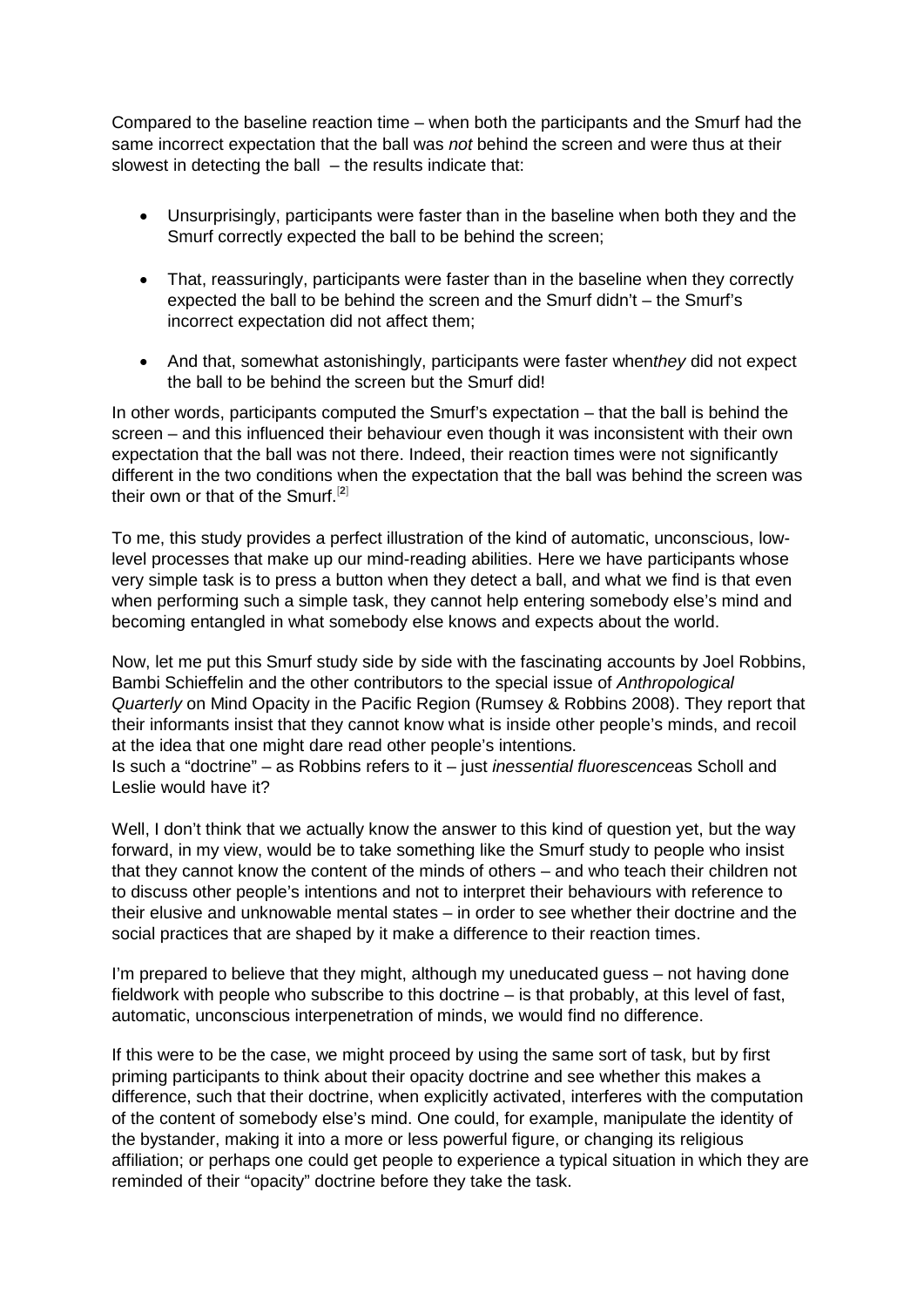And if this doesn't work, one might design a number of tasks that make mind reading gradually more explicit to see at what point – and at what age – people refuse to enter the mind of another agent.

Consider that back in Trieste, using a simplified version of the study, the Smurf mind-reading effect was found among 7 month old infants.<sup>[[3](http://aotcpress.com/articles/dinner-thoughts-theory-mind/#dinner-thoughts-theory-mind-n-3)]</sup> We might thus predict that younger children in the Pacific region might similarly be inclined to automatically compute other people's beliefs and expectations – just like infants in Trieste – but that, as they grow older, they might gradually learn to abide by the (culturally specific) "opacity of mind" doctrine, at least in some contexts.

These are just a few examples of what I see as the task ahead.

The fundamental task is to explore in great detail, through stringent evidential procedures that take time and a great deal of care, the points of articulation between people's explicit theories about the mind and the mental processes that, largely automatically and unconsciously, take them beyond the surface, well inside the minds of others, and, who knows, might make them all susceptible to the magician's tricks.

### **References**

Baillargeon, R., Scott R.S., & He, Z (2010) False-belief understanding in infants. *Trends in Cognitive Sciences*, 14, 3: 110-18

Dennett, D. (1978) Beliefs about Beliefs (commentary on Premack, et al.).*Behavioral and Brain Sciences* 1 (1978): 568-70.

Harris, P. L. (n.d.) One or two theories of mind. Lecture notes, Harvard Graduate School of **Education** 

Jones, G. (2011). *Trade of the Tricks: Inside the Magician's Craft*. Berkeley: University of California Press.

Kovács, Á. M., Téglás, E., & Endress, A. D. (2010). The Social Sense: Susceptibility to Others' Beliefs in Human Infants and Adults. *Science*,*330*(6012), 1830 -1834

Lillard, A. (1998). Ethnopsychologies: cultural variations in theories of mind.*Psychological Bulletin*, *123*(1), 3-32.

Onishi, K. H., & Baillargeon, R. (2005). Do 15-month-old infants understand false beliefs? *Science*, *308*(5719), 255.

Povinelli, D. (2004). Behind the ape's appearance: escaping anthropocentricism in the study of other minds. *Daedalus*, *133*(1), 29-41.

Povinelli, D., & Vonk, J. (2003). Chimpanzee minds: suspiciously human?*Trends in Cognitive Sciences*, *7*(4), 157-160.

Premack, D., & Woodruff, G. (1978). Does the chimpanzee have a theory of mind. *Behavioral and Brain sciences*, *1*(4), 515–526.

Rumsey, A. & Robbins, J. (2008) Social Thought and Commentary Section: Anthropology and the Opacity of Other Minds, *Anthropological Quarterly*, *81*(2), 407-494

Scholl, B. J., & Leslie, A. M. (1999). Modularity, Development and "Theory of Mind." *Mind and Language*, *14*(1), 131-153.

Surian, L., Caldi, S., & Sperber, D. (2007). Attribution of Beliefs by 13-Month-Old Infants. *Psychological Science (Wiley-Blackwell)*, *18*(7), 580-586